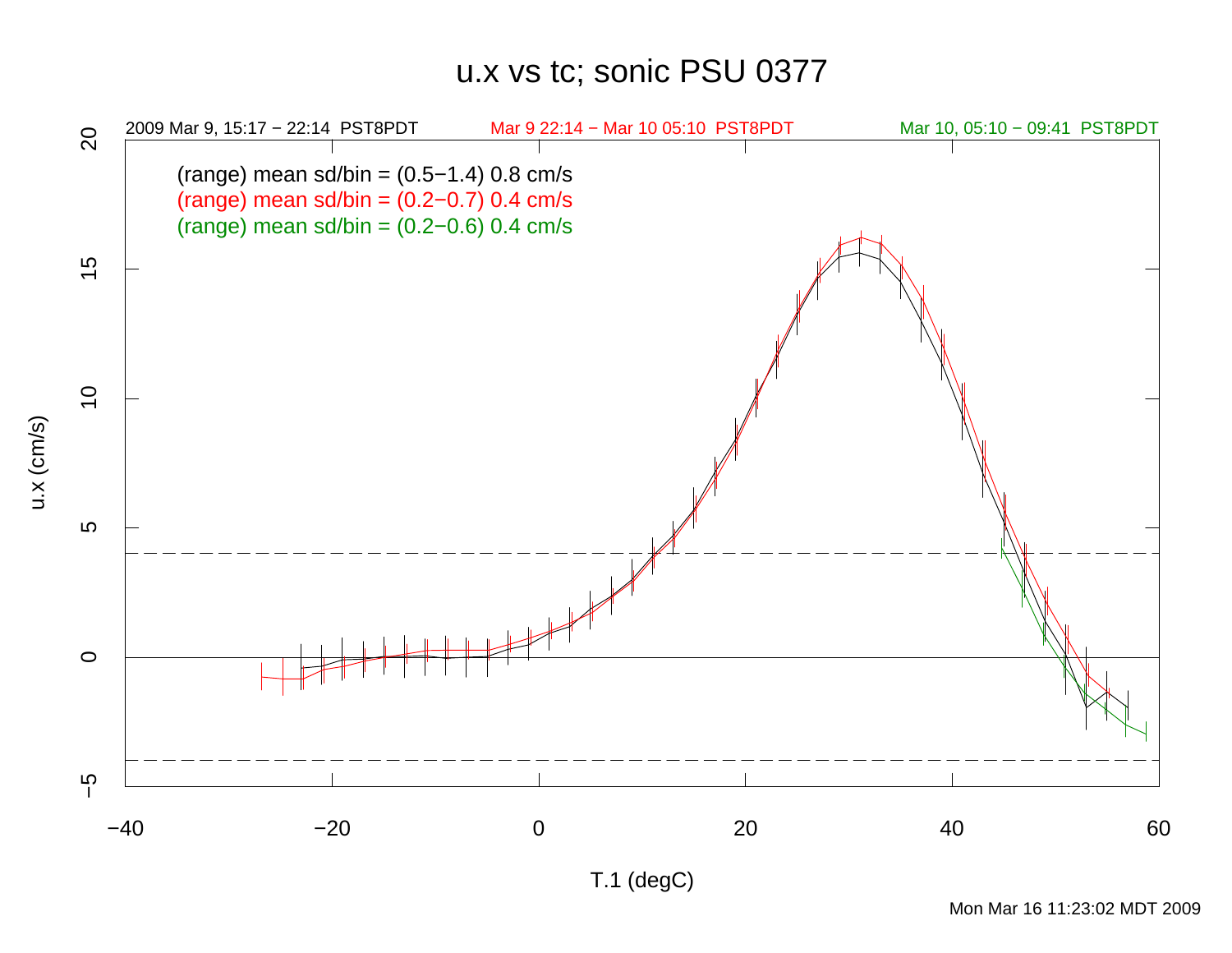u.y vs tc; sonic PSU 0377